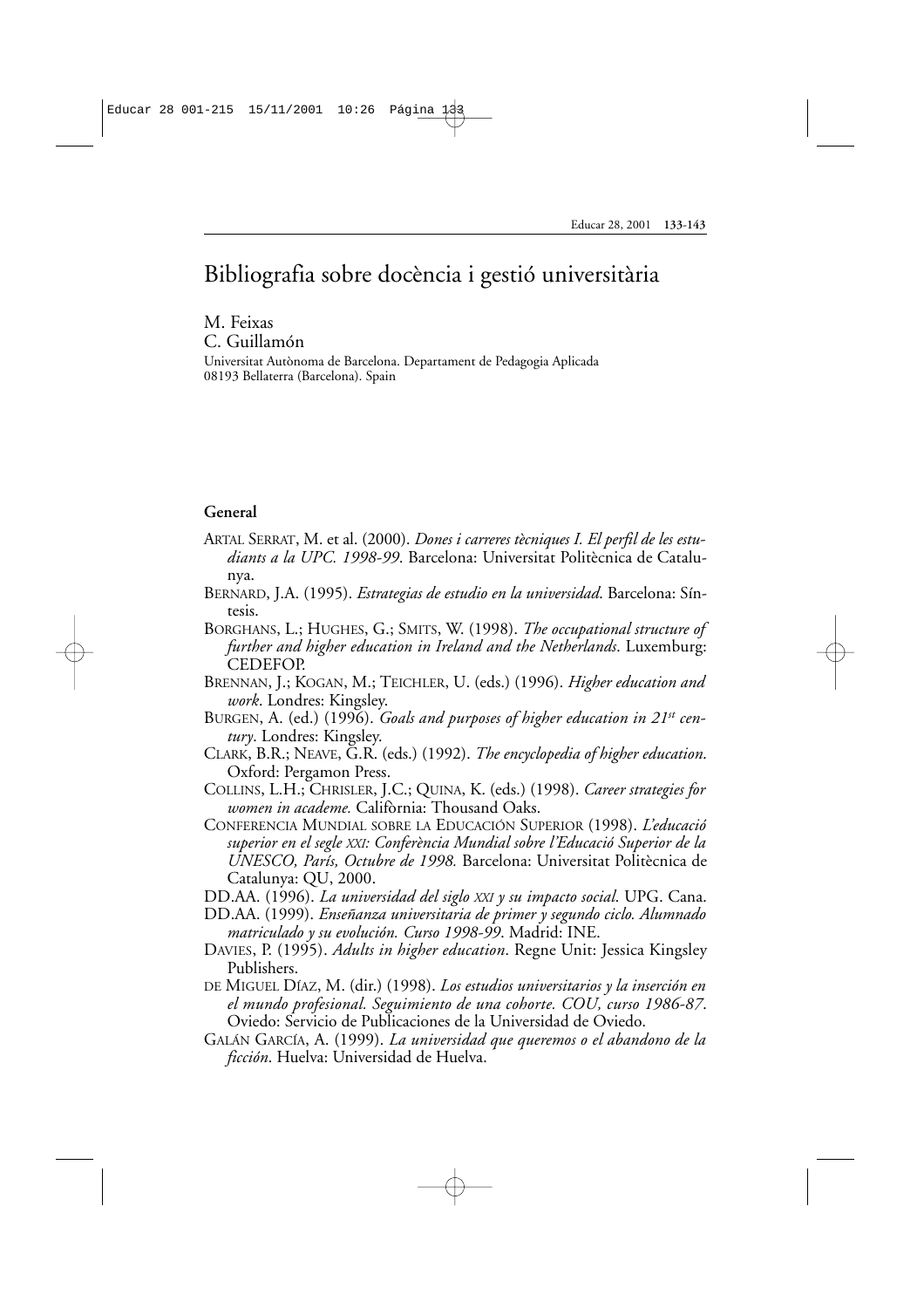- GALLIFA I ROCA, J.; PEDRÓ, F.; FONTAN, P. (1998). *Present i futur de la universitat. Models actuals i prospectiva de la Universitat de Catalunya i a Europa*. Barcelona: Raima.
- GARCÍA ARETIO, L. (coord.) (1999). *Perspectivas sobre la acción tutorial en la UNED*. Madrid: Instituto Universitario de Educación a Distancia.
- GENERALITAT DE CATALUNYA (1998). *Sortides professionals per a titulats universitaris*. Barcelona: Departament de la Presidència. Comissionat per a Universitats i Recerca.
- GIL MARTÍNEZ, F. (1999). *Bestiario de la universidad española: fauna de raras especies universitarias con claves dicotómicas para su mejor clasificación*. Sevilla: Universidad de Sevilla.
- GRAY, H. (ed.) (1999). *Universities and the creation of weath*. Buckingham: Society for Research into Hiher Education.
- GUTIÉRREZ GÓMEZ, A. (1993). *Hacia la modernización universitaria y el neoliberalismo intelectual*. Mèxic: Universidad Iberoamericana.
- HAZEMI, R.; HAILES, S.; WILBER, S. (eds.) (1998). *The digital university. Reinventing the academy*. Londres: Springer.
- HIGHER EDUCATION CARREER SERVICES UNIT (1999). *Working out? Graduates' early experience of the labour market*. Manchester: Higher Education Carreer Services Unit.
- HODGE, B.M.; PRESTON-SABIN, J. (eds.) (1999). *Teaching college students with disabilities*. Westport: Praeger Publishers.
- LEVINE, A.; CURETON, J.S. (1998). *When hope and fear collide. A portrait of today's college student.* San Francisco: Jossey-Bass.
- MASJOAN, J.M. (coord. Grup de Recerca, Educació i Treball) (1996). *La inserció professional dels nous titulats universitaris*. Bellaterra: Institut de Ciències de l'Educació de la Universitat Autònoma de Barcelona.
- MICHAVILA, F.; CALVO, B. (2000). *La universidad española hacia Europa*. Madrid: Fundación Alfonso Martín Escudero.
- MILTON, O.; POLLIO, H.R.; EISON, J.A. (1986). *Making sense of college grades*. San Francisco: Jossey-Bass Publishers.
- OLIVER, J.; RAMOS, X.; RAYMOND, J.L. (1999). *Not all university degrees yield the same return. Private and social returns to higher education for males in Spain*. Bellaterra: Departament d'Economia Aplicada de la UAB.
- ORTIZ GÓMEZ, T. et al. (1999). *Universidad y feminismo en España. Actualización del Libro blanco de estudios de las mujeres en las universidades españolas*. Granada: Universidad de Granada.
- PASCUAL DE SANS, R. (2000). *Las universidades españolas ante la Europa del siglo XXI.* Bellaterra: Servei de Publicacions de la Universitat Autònoma de Barcelona.
- PEREYRA ZETINA, L.E. (1999). *La movilidad académica estudiantil, un fenómeno de la cooperación universitaria: estado de la cuestión en Estados Unidos, México y Canadá*.
- PORTA, J.; LLADONOSA, M. (coords.) (1998). *La universidad en el cambio de siglo*. Madrid: Alianza, Fundación 700 Aniversario de la Universitat de Lleida.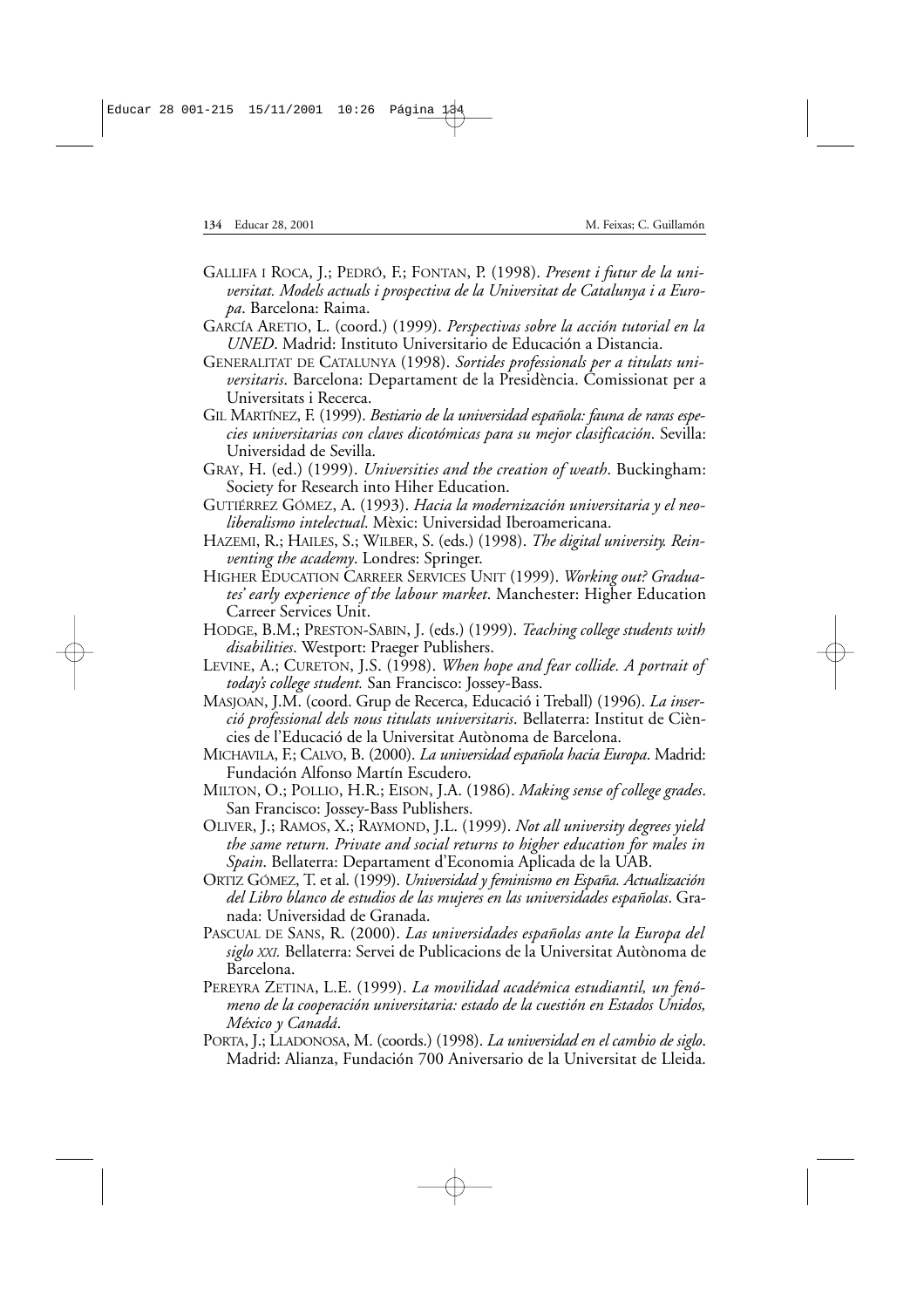- SMITH, B.; BROWN, S. (1995). *Research, teaching and learning in higher education*. Londres: Kogan Page**.**
- TROWLER, P. (1998). *Academics responding to change: new higher education frameworks and academic cultures.* Buckingham: Society for Research in Higher Educaation and Open University Press.
- WERGIN, J.F. (1998). *The collaborative department: how five campuses are inching toward cultures of collective responsability*. Washington: American Association for Higher Education.
- WIJNAENDTS, A. (ed.) (1991). *A guide to higher education systems and qualifications in the European community*. Londres: Kogan Page.

# **Docència universitària**

# *Planificació de la docència*

- BLAXTER, E.; HUGHES, C.; TIGHT, M. (1999). *The academic career handbook.* Londres: Open University Press.
- BROOKFIELD, S.D. (1990). *The skillful teacher. On technique, trust and responsiveness in the classroom*. San Francisco: Jossey-Bass Publishers.
- (1995). *Becoming a critically reflective teacher*. San Francisco: Jossey-Bass Publishers.
- BROWN, S.; ARMSTRONG, S.; THOMPSON, G. (1998). *Motivating students*. Londres: Kogan Page.
- COL·LOQUI INTERNACIONAL DE PEDAGOGIA UNIVERSITÀRIA (1991). *La pedagogia universitària. Un repte a l'ensenyament superior. Conferències i comunicacions presentades al col·loqui sobre la Pedagogia Universitària, 17-18- 19/10/1990*. Barcelona: Horsori.
- COWAN, J. (1998). *On becoming an innovative university teacher*. Filadèlfia: Open University Press.
- DIAMOND, R.M. (1997). *Designing & assessing courses & curricula. A practical guide.* San Francisco: Jossey-Bass Publishers.

DIMBLEBY, R.; BURTON, G. (1998). *More than words*. Londres: Routledge.

- DOMÈNECH, F. (1999). *Proceso de enseñanza-aprendizaje universitario*. Castelló: Universitas. Publicacions Universitat Jaume I.
- EBLE, K.E. (1990). *The craft of teaching. A guide to mastering the professor's art*. San Francisco: Jossey-Bass Publishers.
- FRY, H.; KETTERIDGE, S.; MARSHALL, S. (eds.) (2000). *A handbook for teaching and learning in higher education.* Londres: Kogan Page.
- GARCÍA HOZ, V. (dir.) (1996). *La educación personalizada en la universidad*. Barcelona: Rialp.
- GIBBS, G.; HABESHAW, T. (1989). *Preparing to teach. An introduction to effective teaching in higher education*. Bristol: Technical and Educational Services.
- GIBBS, G., HABESHAW, S.; HABESHAW, T. (1988). *53 Interesting ways to assess your students.* Bristol: Technical and Educational Services Ltd*.*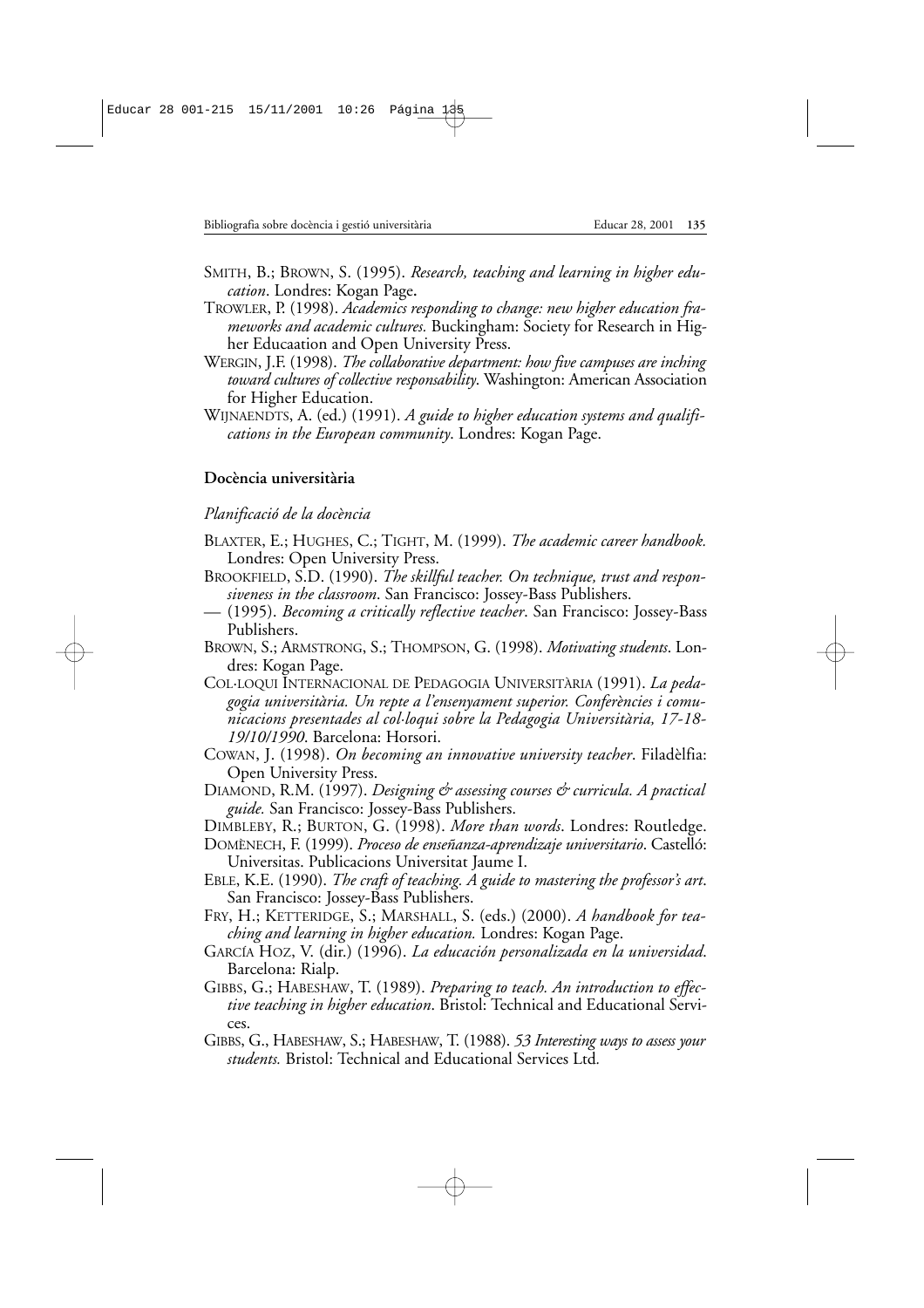- (1989). *53 Interesting ways to help your students to study.* Bristol: Technical and Educational Services Ltd.
- (1989). *53 Interesting ways to appraise your teaching.* Bristol: Technical and Educational Services Ltd.
- (1992). *53 Interesting things to do in your lectures.* Bristol: Technical and Educational Services Ltd.
- (1992). *53 Interesting things to do in your seminars and tutorials.* Bristol: Technical and Educational Services Ltd.
- JOHNSON, G.R. (1990). *First steps to excellence in college teaching*. Madison: Magna Publications.
- LEWIS, V.; HABERSHAW, S. (1995). *Interesting ways to promote equal opportunities*. Bristol: Technical and Educational Services Ltd.
- (1997). *53 Interesting ways to supervise student projects, dissertations and theses.* Bristol: Technical and Educational Services Ltd.
- MOORE, K. (2001). *Classroom teaching skills*. (5a ed.) Regne Unit: McGraw-Hill.
- MCKEACHIE, W.J. et al. (1994). *Teaching tips. Strategies, research, and theory for college and university teachers*. Lexington: D.C. Heath.
- ORNSTEIN, A.; LASLEY, T. (2000). *Strategies for effective teaching*. (3a ed.) Regne Unit: McGraw-Hill.
- RACE, P. (ed.) (1999). *2000 tips for lecturers.* Londres: Kogan Page.
- RACE, P.; BROWN, S. (2000). *The lecturer's toolkit.* Londres: Kogan Page.
- RIDING, R.; RAYNER, S. (1998). *Cognitive styles and learning strategies. Understanding style differences in learning and behaviour*. Londres: David Fulton Publishers.
- ROTH, J.K. (ed.) (1997). *Inspiring teaching. Carnegie professors of the year speak*. Massachusetts: Anker.
- SANFORD, J.P.; EMMER, E.T. (1988). *Understanding classroom management. An observation guide*. Englewood Cliffs: Prentice Hall.
- SMITH, B.; BROWN, S. (eds.) (1995). *Research teaching and learning in higher education*. Londres: Kogan Page.
- SPRAGUE, J.; STUART, D. (1992). *The speaker's handbook.* (3a ed.) Fort Worth: Harcourt Brace Jovanovich.
- UNIVERSIDAD POLITÉCNICA DE VALENCIA. VICERRECTORADO DE COORDINA-CIÓN ACADÉMICA Y ALUMNADO (2000). *Projecte EUROPA: un ensenyament orientat a l'aprenentatge, 2000/2001.* València: Universitat Politècnica, Vicerectorat de Coordinació Acadèmica i Alumnat.

WISKER, G.; BROWN, S. (ed.) (1996). *Enabling students learning*. Londres: Kogan Page.

## *Estratègies i recursos didàctics*

BEARD, R.M.; BLIGH, D.A. (1971). *Research into teaching methods in higher education mainly in British universities.* Londres: Society for Research into Higher Education.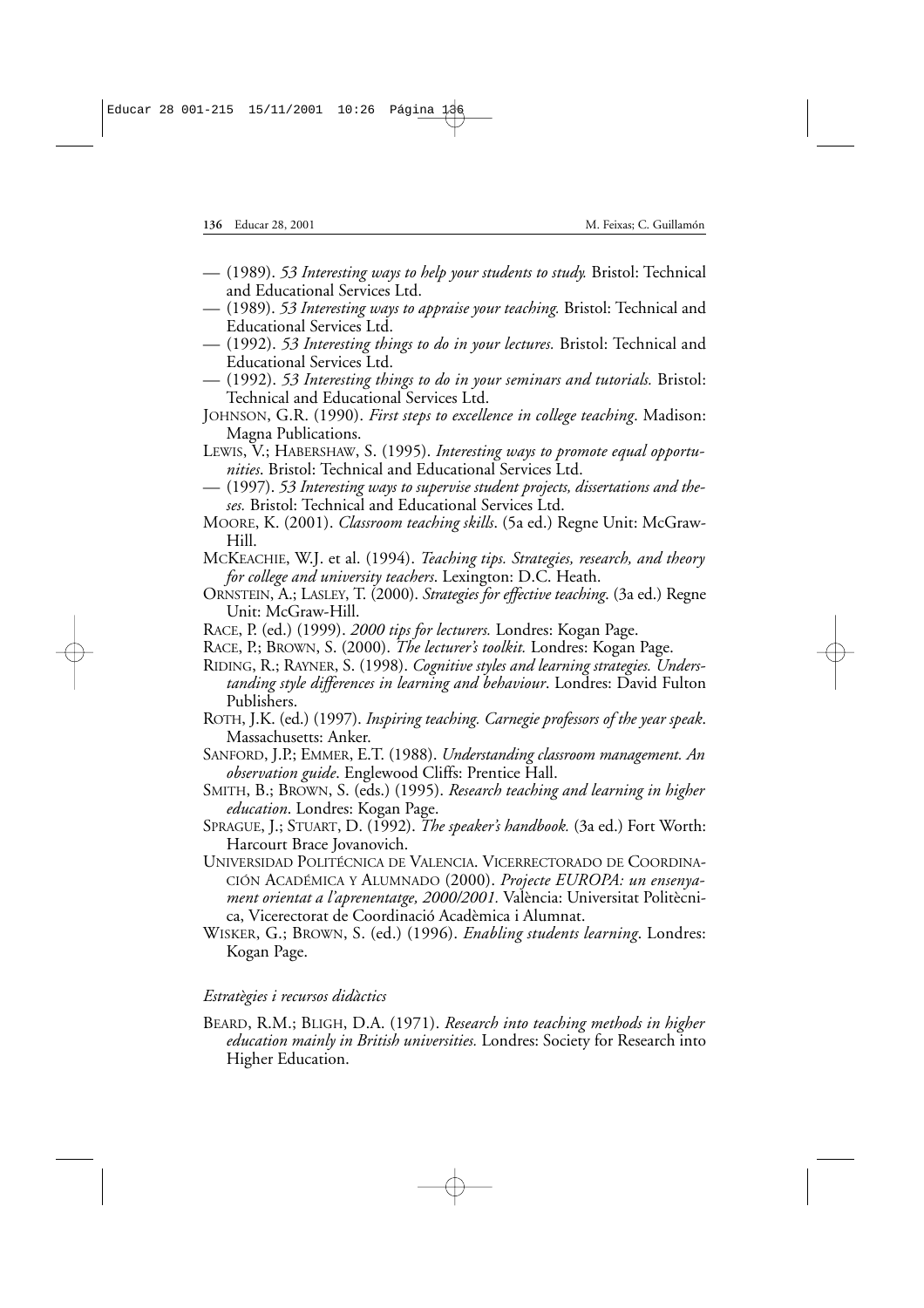- BLYTHE, H.; SWEET, C. (1999). *It works for me. Shared tips for learning.* Stillwater: New Forums Press.
- BOULD, D.; FELETTI, G. (eds.) (1991). *The challenge of problem-based-learning*. Londres: Kogan Page.
- BROCKFIELD, S.D.; PRESKILL, S. (1999). *Discussion as a way of teaching*. Londres: Open University Press.
- BROCKBANK, A.; MCGILL, I. (1999). *Facilitating reflective learning in higher education*. Londres: The Society for Research into Higher Education & Open University Press.
- BROWN, S.; SMITH, B. (eds.) (1996). *Resource-based learning*. Londres: Kogan Page.
- CUSEO, J. (1999). *Cooperative learning. A pedagogy for addressing contemporary challenges & critical issues in higher education*. Stillwater: New Forums Press.
- DAWSON, S. (1998). *Effective tutorial teaching*. Melbourne: RMIT Editorial.
- FALLOWS, S.; AHMET, K. (1999). *Inspiring students. Case studies in motivating the learner.* Londres: Kogan Page.
- FERNÁNDEZ PÉREZ, M. (1989). *Así enseña nuestra universidad. Hacia la construcción crítica de una didáctica universitaria*. Madrid: Universidad Complutense.
- FERRER, V.; LAFFITE, R.M. (1994). *La metodologia didàctica a l'ensenyament universitari.* Barcelona: Universitat de Barcelona.
- HILL, W.F. (1977). *Learning thru discussion. Guide for leaders and members of discussion groups*. Newbury Park: Wm. Fawcett Hill. Sage.
- HUTCHINGS, P. (1993). *Using cases to improve college teaching. A guide to more reflective practice*. Washington D.C.: American Association for Higher Education.
- JOHNSON, D.W.; JOHNSON, F.P. (1991). *Joining together. Group theory and group skills*. (4a ed.) Boston: Allyn and Bacon.
- KOLB, D.A. (1984). *Experiential learning: experience as the source of learning and development*. Nova Jersey: Prentice-Hall.
- MURPHY, E. (1998). *Lecturing at university*. Bentley: Paradigm Books.
- OATES, L.; HUDSON, R.; MASLIN-PROTHERO, S. (1997). *Flexible learning in action*. Londres: Kogan Page.
- RAMSDEN, P. (ed.) (1988). *Improving learning. New perspectives*. Londres: Kogan Page.
- TAIT, J.; KNIGHT, P. (1996). *The management of independent learning*. Londres: Kogan Page.
- TOBIAS, S. (1990). *They're not dumb, they're different. Stalking the second tier*. Tucson: Research Corporation.

# *Avaluació de la docència*

ÁLVAREZ, V. (dir.) (2000). *Propuestas del profesorado bien evaluado para potenciar el aprendizaje de los estudiantes*. Sevilla: Vicerrectorado de Calidad, ICE de la Universidad de Sevilla.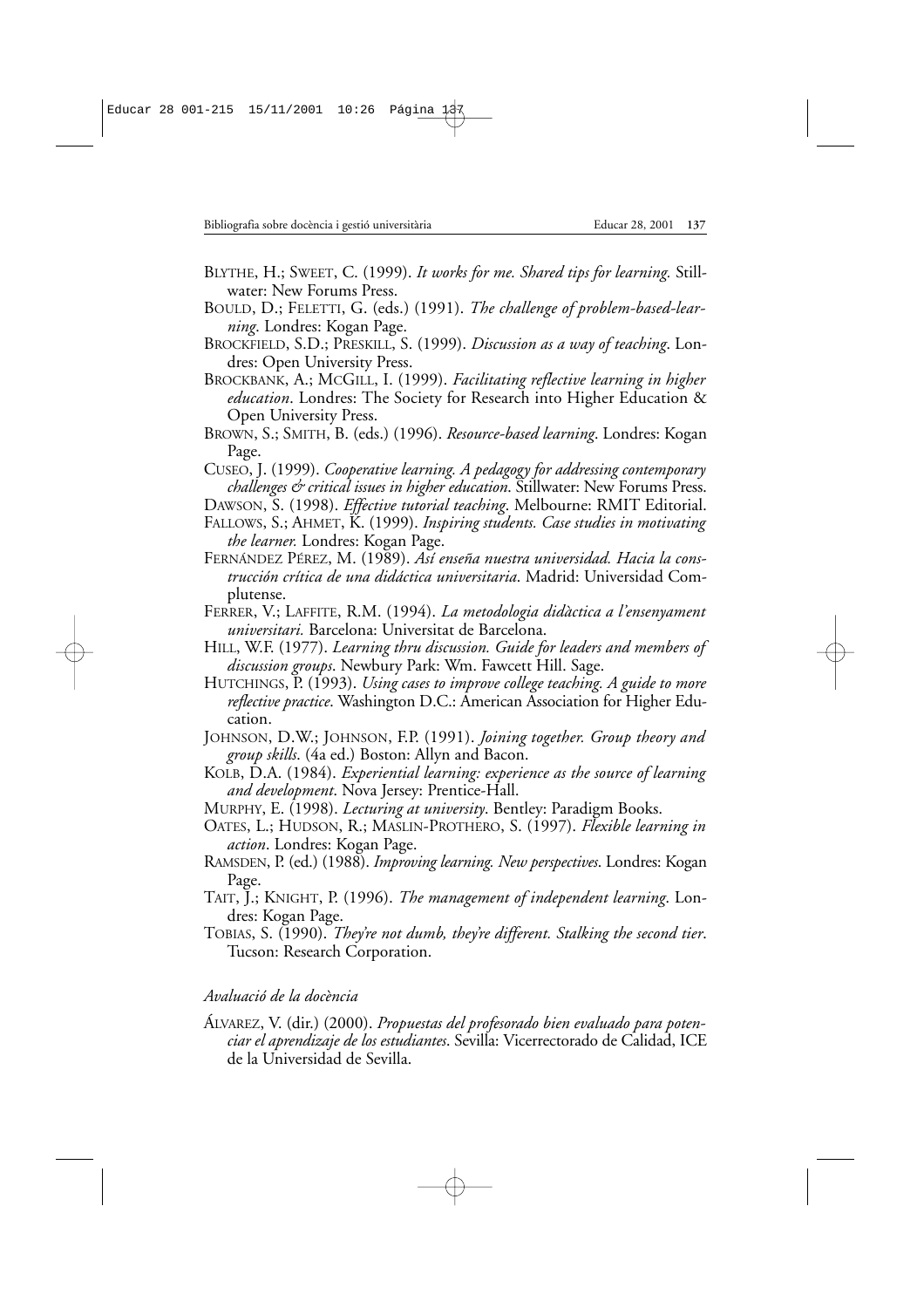- ANDERSON, E. (1993). *The teaching portfolio: twenty five profiles*. Washington: American Association for Higher Education.
- ANGELO, T. (ed.) (1998). *Classroom assessment and research: an update on uses, approaches, and research findings.* San Francisco: Jossey-Bass Publishers.
- ANGELO, T.A.; CROSS, P. (1993). *Classroom assesment techniques. A handbook for college teachers.* San Francisco: Jossey-Bass Publishers.
- BALBAS, M. et al. (1990). *Estudio sobre evaluación educativa de instituciones universitarias*. Madrid: Instituto de Ciencias de la Educación de la Universidad Politécnica de Madrid.
- BROWN, S.; BULL, J.; RACE, P. (eds.) (1999). *Computer-assisted assessment in higher education*. Londres: Kogan Page.
- BROWN, S.; GLASNER, A. (eds.) (1999). *Assessment matters in higher education: chosing and using diverse approaches*. Buckingham: Society for Research into Higher Education & Open University Press.
- CROSS, P.; ANGELO, T.A.(1988). *Classroom assessment techniques. A handbook for faculty*. University of Michigan: Ann Arbor.
- DD.AA. (1998). *Campus use of the teaching portfolio: twenty-five profiles*. Washington**:** American Association for Higher Education.
- DE LA CRUZ TOMÉ, Mª A. (1998). *Autoevaluación del profesor universitario e intervención para la mejora de su docencia*. Madrid: Universidad Autónoma de Madrid.
- EBEL, R.L.; FRISBIE, D.A. (1991). *Essentials of educational measurement*. (5a ed.) Englewood Cliffs: Prentice-Hall.
- EDGERTON, R.; HUTCHINGS, P.; QUINLAN, K. (1998). *The teaching portfolio: capturing the schoolarship in teaching*. Washington: American Association For Higher Education.
- EDWARDS, A.; KNIGHT, P. (eds.) (1995). *Assessing competence in higher education*. Londres: Kogan Page.
- ESPÍN, J.V. (1993). *L'avaluació dels aprenentatges a la universitat.* Barcelona: Universitat de Barcelona*.*
- FREEMAN, R.; LEWIS, R. (1998). *Planning and implementing assessment*. Londres: Kogan Page.
- GARDINER, L.F.; ANDERSON, C.; CAMBRIDGE, B.L. (eds.) (1997). *Learning through assessment*. Washington: American Association for Higher Education.
- GLASNER, A.; BROWN, S. (eds.) (1999). *Assessment matters in higher education. Choosing and using diverse approaches*. Buckingham: Open University Press.
- GLASSIK, C.E.; HUBER, M.T.; MAEROFF, G.I. (1997). *Schoolarship assessed. Evaluation of the professoriate*. San Francisco: Jossey-Bass Publishers.
- GEODEGEBUURE, L.C.J.; MAASSEN, P.A.M.; WESTERHEIJDEN, D.F. (eds.) (1990). *Peer review and performance indicators. Quality assessment in British and Dutch higher education*. Utrecht: Lemma.
- HUTCHINGS, P. (ed.) (1998). *The curs portfolio*. Washington: American Association for Higher Education.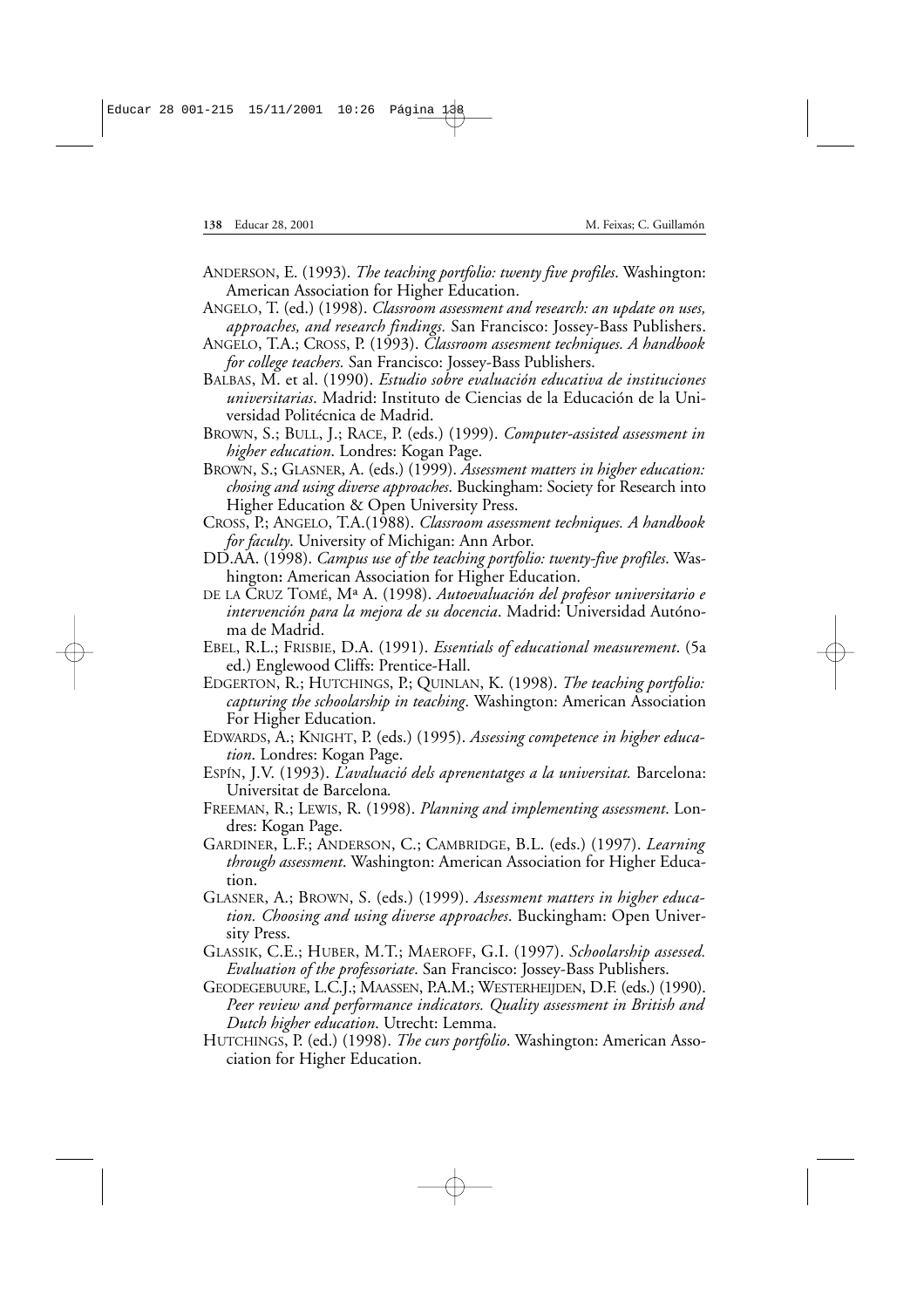- JACOBS, L.C.; CHASE, C.I. (1992). *Developing and using tests effectively. A guide for faculty*. San Francisco: Jossey-Bass Publishers.
- KNIGHT, P (ed.) (1995). *Assessment for learning in higher education*. Londres: Kogan Page.
- OCDE (1994). *Evaluation and the decision making process in higher education. French, German and Spanish experiences*. París: OECD.
- OCDE (1994). *Évaluation et processus de décision dans l'enseignement supérieur. Expériences en Allemagne, Espagne et France*. París: OECD.
- VARCÁRCEL, M. (coord.) (1998). *La evaluación y mejora del tercer ciclo en la Universidad de Córdoba*. Còrdova: Universidad de Córdoba.
- WITTROCK, M.C.; BAKER, E.L. (ed.) (1991). *Testing and cognition*. N.J.: Englewood Cliffs.

### **Formació i desenvolupament professional**

- BARNES, J. et al. (1994). *Higher education staff development. Directions for the 21st century*. París: UNESCO.
- BENEDITO, V.; FERRER, V.; FERRERES, V. (1995). *La formación universitaria a debate. Análisis de problemas y planteamiento de propuestas para la docencia y la formación del profesorado universitario*. Barcelona: Universitat de Barcelona.
- BIGGS, J. (1999). *Teaching for quality learning at university. What does the students do*. Filadèlfia: Open University Press.
- BOICE, R. (1999). *Professors as writers. A self-help guide to productive writing; a proven book to help scholars master writing as a productive, enjoyable, and successful experience*. Stillwater: New Forums Press.
- BOYER, E.L. (1990). *Scholarship reconsidered*. San Francisco: Jossey-Bass Publishers.
- DD.AA. (1998). *Reimagining professional development*. Washington: American Association for Higher Education.
- DD.AA. (1998). *From idea to prototype: the peer review of teaching*. Washington: American Association for Higher Education.
- DARLING-HAMMOND, L.; SYKES, G. (eds.) (1999). *Teaching as the learning profession. Handbook for policy and practice*. San Francisco: Jossey-Bass Publishers.
- DIAMOND, R.M.; ADAM, B.E. (eds.) (1998). *The disciplines speak: rewarding the schoolarly, professional and creative work of faculty.* Washington: American Association for Higher Education.
- DRAKE, S.M.; JONES, G.A. (1999). *Writing your way to success. Finding your own voice in academic publishing*. Stillwater: New Forums Press.
- LÁZARO LORENTE, L.M. (ed.) (1993). *Formación pedagógica del profesorado universitario y calidad de la educación. Actas del Congreso Internacional sobre «Formación pedagógica del profesorado universitario y calidad de la educación»*. València: CIDE.
- MICHAELSON, H.B. (1990). *How to write and publish engineering papers and reports*. Phoenix: The Oryx Press.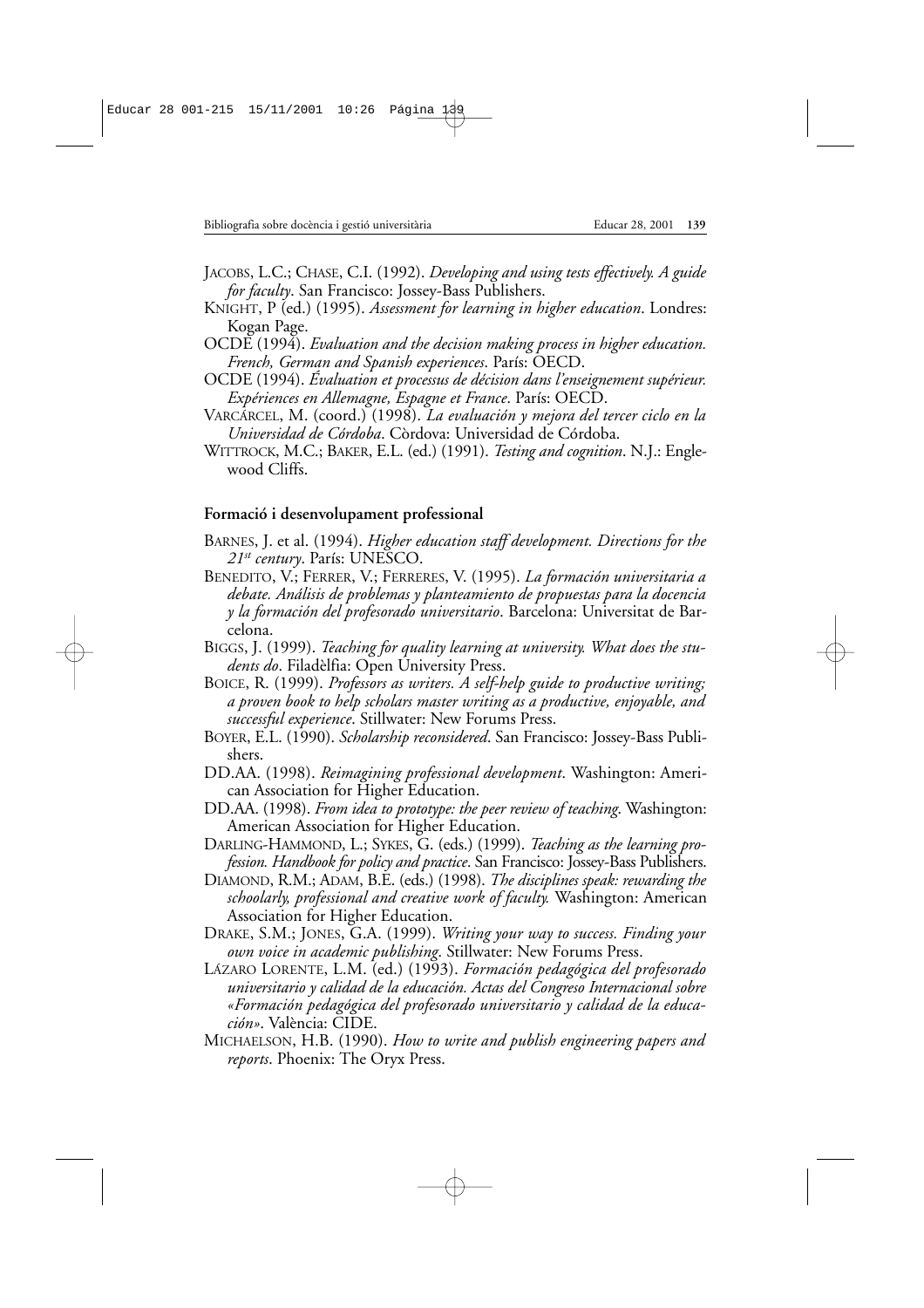- OCDE (1995). *La formation a la recherche. Aujourd'hui et demain*. París: Organisation de Coopération et de Développment Économiques.
- PRITCHARD, R.D. et al. (1998). *Helping teachers teach well. A new system for measuring and improving teaching effectiveness in higher education*. San Francisco: New Lexington Press.
- RODRÍGUEZ, S.; ROTGER, J.M.; MARTÍNEZ, F. (coords.) (1996). *Formación y desarrollo para la docencia y la gestión universitaria*. Barcelona: Cedecs.
- RODRÍGUEZ MONEO, M. (comp.). *El papel de la psicología del aprendizaje en la formación inicial del profesorado*. Madrid: Ediciones Universidad Autónoma de Madrid.
- UNIVERSITAT AUTÒNOMA DE BARCELONA. *L'Autònoma i la innovació docent.* Bellaterra: Institut de Ciències de l'Educació de la Universitat Autònoma de Barcelona.

## **Gestió universitària**

## *Gestió i lideratge*

- ARMSTRONG, S.; THOMPSON, G. (1997). *Facing up to radical changes in university and college*. Londres: Kogan Page.
- BENSIMON, E.; KAUFFMAN, J.; GADE, M. (1989). *On assuming a college or university presidency*. Washington: American Association for Higher Education.
- BOWEN, W.G.; SHAPIRO, H.T (eds.)(1998). *Universities and their leadership.* Princeton: Princeton University Press.
- BULL, G.M. et al. (1994). *Information technology. Issues for higher education management.* Londres: Jessica Kingsley.
- CLARK, B.R. (1998). *Creating enterpreneurial universities. Organitzational pathways of transformation.* Oxford: IAU Press.
- HORTON, M. (1999). *Managing change. The challenge of continuous improvement*. Stillwater: New Forums Press.
- MICHAVILA, F. (ed.) (1998). *Experiencias y consecuencias de la evaluación universitaria: estrategias de mejora de gestión*. Madrid: Fundación Universidad-Empresa.
- PALL, G.A.; KELLEY, L.A. (2000). *The process-centered enterprise: managing work, people and technology for responsiveness and growth*. Nova York: Crcpress.
- RAMSDEN, P. (1998). *Learning to lead in higher education*. Londres: Routledge.
- SIBLEY, W. (1999). *University management 2010. Challenging choices and difficult decisions.* Stillwater: New Forums Press.
- TIERNEY, W.G. (ed.) (1998). *The responsive university: restructuring for high performance*. The John Hopkins University Press.
- WEIL, S. (1994). *Introducing change from top in university and college.* Londres: Kogan Page.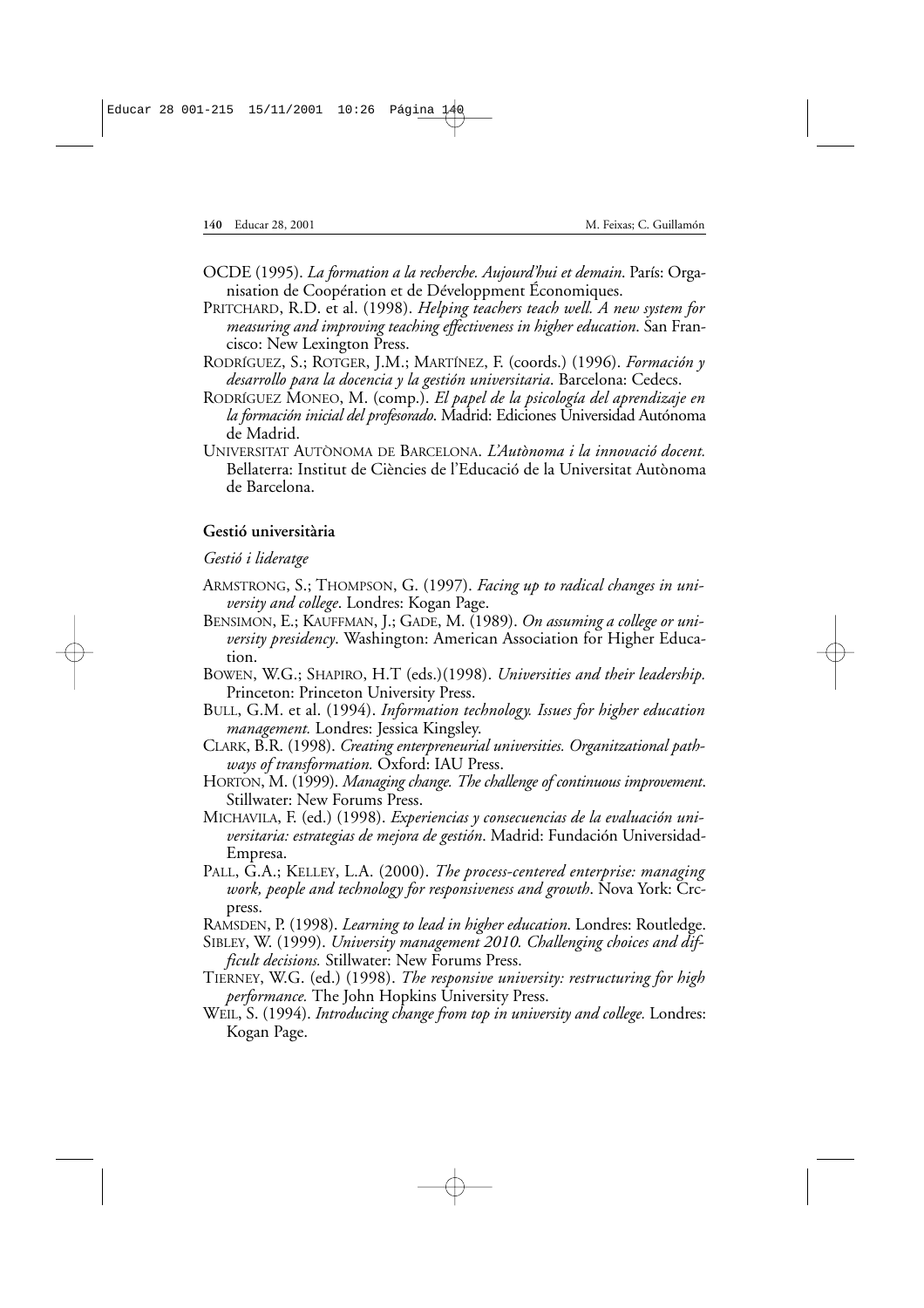*Avaluació de la qualitat a la universitat*

- AGÈNCIA PER A LA QUALITAT DEL SISTEMA UNIVERSITARI A CATALUNYA (1998). *Informe del procés d'avaluació de la qualitat del sistema universitari a Catalunya*. Barcelona: Agència per a la Qualitat del Sistema Universitari a Catalunya.
- (1999). *L'avaluació de la qualitat universitària.* Girona, 15-17 de setembre de 1999. Barcelona: Agència per a la Qualitat del Sistema Universitari a Catalunya.
- ÁLVAREZ ALDAI, M. (1999). *Calidad total: su idoneidad como estrategia de gestión del cambio en la educación superior.* Bilbao: Universidad de Deusto.
- BARNETT, R. (1992). *Improving higher education. Total quality care*. Buckingham: Open University Press.
- BRENNAN, J.; VRIES, P. de; WILLIAMS, R. (eds.) (1997). *Standards and quality in higher education*. Londres: Jessica Kingsley.
- BROWN, R. (1998). *The post-Dearing agenda for quality and standards in higher education*. Londres: Institute of Education Univesrsity of Londres.
- CAVE, M.; HANNEY, S.; KOGAN, M. (1991). *The use of performance indicators in higher education. A critical analysis of developing practice*. Londres: Jessica Kingsley.
- COMISIÓN DE COMUNIDADES EUROPEAS (1993). *Gestión de calidad y garantía de calidad en la enseñanza superior europea. Métodos y mecanismos*. Brussel·les: CECA-CEE-CEEA.
- CONSEJO DE UNIVERSIDADES (1993). *Programa experimental de evaluación de la calidad del sistema universitario. Documento nº 5. Protocolo evaluación de investigación (Nivel I). todas las universidades*. Madrid: Secretaría General del Consejo de Universidades.
- DD.AA. (1991). *Performance indicators in higher education. Report of a Trial Evaluation Study Commissioned by the Commonwealth Department of Employment, Education and Training*. Canberra: Australian Government Publishing Service.
- DD.AA. (1998). *Assessing impact: evidence and action*. Washington: American Association for Higher Education.
- DD.AA. (1998). *TQM: will it work on campus? Seven articles from Change*. Washington: American Association for Higher Education.
- DAHLLÖF, U. et al. (1991). *Dimensions of evaluation. Report of the IMHE Study Group on Evaluation in Higher Education*. Londres: Jessica Kingsley.
- FERNÁNDEZ LARRAGUETA, S.; FERNÁNDEZ SIERRA, J. (1999). *Evaluación institucional de las universidades: eficacia o calidad*. Almería.
- FREED, J.E., KLUGMAN; M.R., TIFE, J.D. (1997). *A culture for academic excellence: implementing the quality principles.* Washington: ASHE-ERIC.
- GAITHER, G.H. (ed.) (1998). *Quality assurance in higher education: an international perspective*. San Francisco: Jossey-Bass.
- GOODLAND, S. (1995). *The quest for quality. Sixteen forms of heresy in higher education*. Buckingham: Open University Press.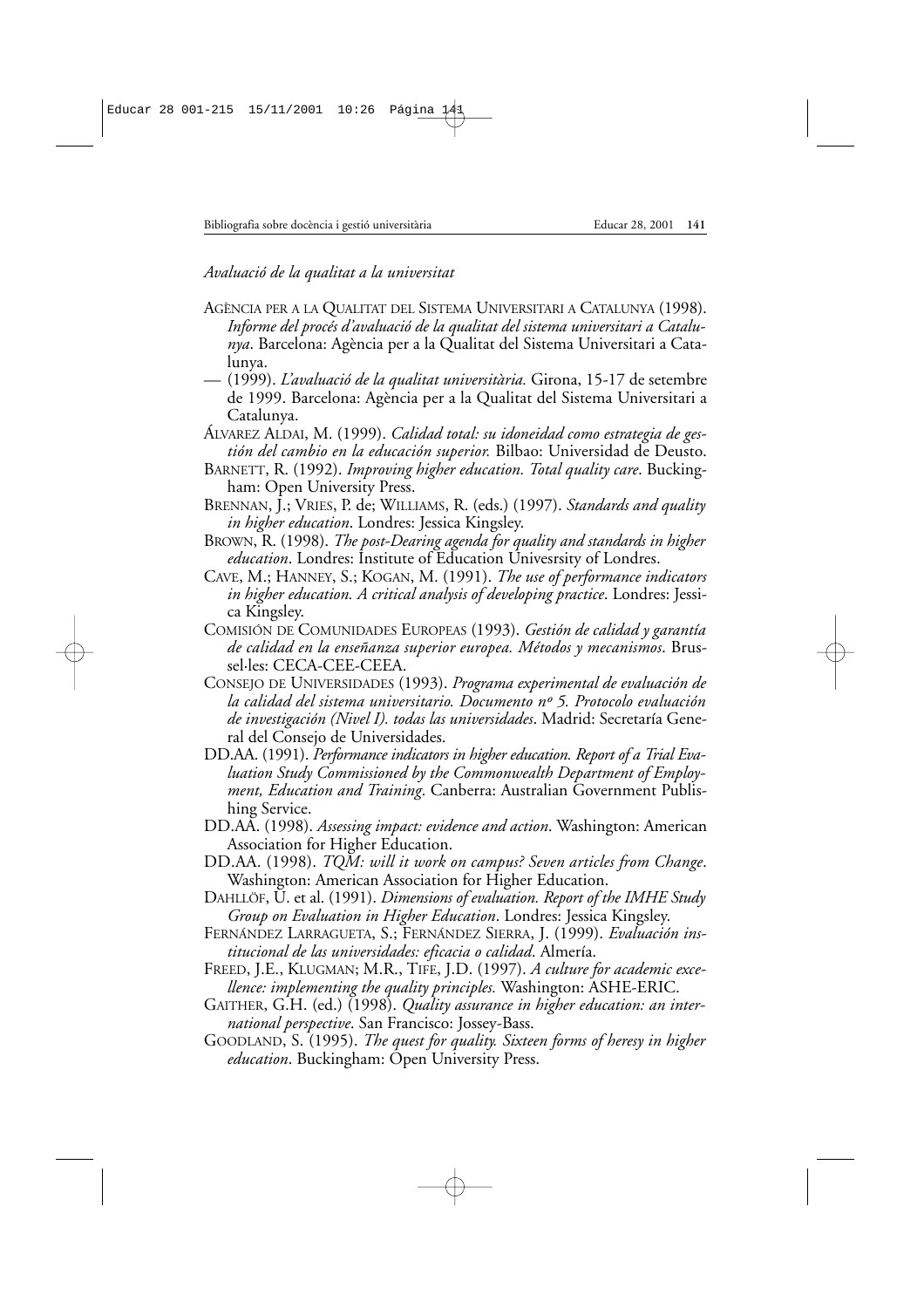- HARWORTH, J.G.; CONRAD, C.F. (1997). *Emblems of quality in higher education. Developing and sustaining high-quality programs*. Boston: Allyn and Bacon.
- JORNADES DE TREBALL DELS CONSELLS SOCIALS DE LES UNIVERSITATS PÚBLIQUES CATALANES (1996). *La qualitat a la universitat. Del pensament a l'acció. III Jornades de Treball dels Consells Socials de les universitats públiques catalanes. 25 d'abril de 1996*. Bellaterra: Universitat Autònoma de Barcelona.
- KELLS, H.R. (1992). *Self-regulation in higher education. A multi-national perspective on collaborative systems of quality assurance and control*. Londres: Jessica Kingsley.
- (ed.) (1993). *The development of performance indicators in higher education. A compendium for twelve countries*. París: Organisation for Economic Cooperation and Development.
- LODER, C. (ed.) (1990). *Quality assurance and accountability in higher education*. Londres: Kogan Page.
- MORA RUIZ, J.G. (1991). *Calidad y rendimiento en las instituciones universitarias.* Madrid: Consejo de Universidades, Secretaría General.
- PLAN NACIONAL DE EVALUACIÓN DE LA CALIDAD DE LAS UNIVERSIDADES (1999). *Indicadores en la universidad: información y decisiones*. Madrid: Ministerio de Educación y Cultura, Consejo de Universidades.
- RADFORD, J.; RAAHEIM, K.; DE VRIES, P.; WILLIAMS, R. (1997). *Quantity and quality in higher education*. Education Policy Series 40. Londres: Jessica Kingsley Publishers.
- RUMBO, Mª B. (1996). *Un punto de vista acerca de la calidad de la enseñanza universitaria. Concepciones y actuaciones profesionales del profesorado de la Universidad de La Coruña*. Servicio de Publicacións e Intercambio Científico da Universidade de Santiago de Compostela.
- SMITH, H.; ARMSTRONG, M.; BROWN, S. (1999). *Benchmarking and threshold standards in higher education*. Londres: Kogan Page.
- STEPHENSON, J; YORKE, M. (eds.) (1998). *Capability and quality in higher education*. Londres: Kogan Page.

#### **Noves tecnologies de la informació i comunicació**

- BARRY, H. (1988). *Teaching and learning with computers. A guide for college faculty and administrators*. San Francisco: Jossey-Bass Publishers.
- BARTOLOMÉ, A. (1994). *Recursos tecnológicos para la docencia universitaria*. Barcelona: Publicacions de la Universitat de Barcelona.
- CYRS, T.E. (ed.) (1997). *Teaching and learning at a distance: what it takes to effectively design, deliver, and evaluate programs*. San Francisco: Jossey-Bass Publishers.
- DRISCOLL, M. (1998). *Web-based training. Using technology to design adult learning experiences.* San Francisco: Jossey-Bass Publishers.
- DUART, J.M. (2001). *Aprender en la virtualidad*. Barcelona: Universitat Oberta de Catalunya.